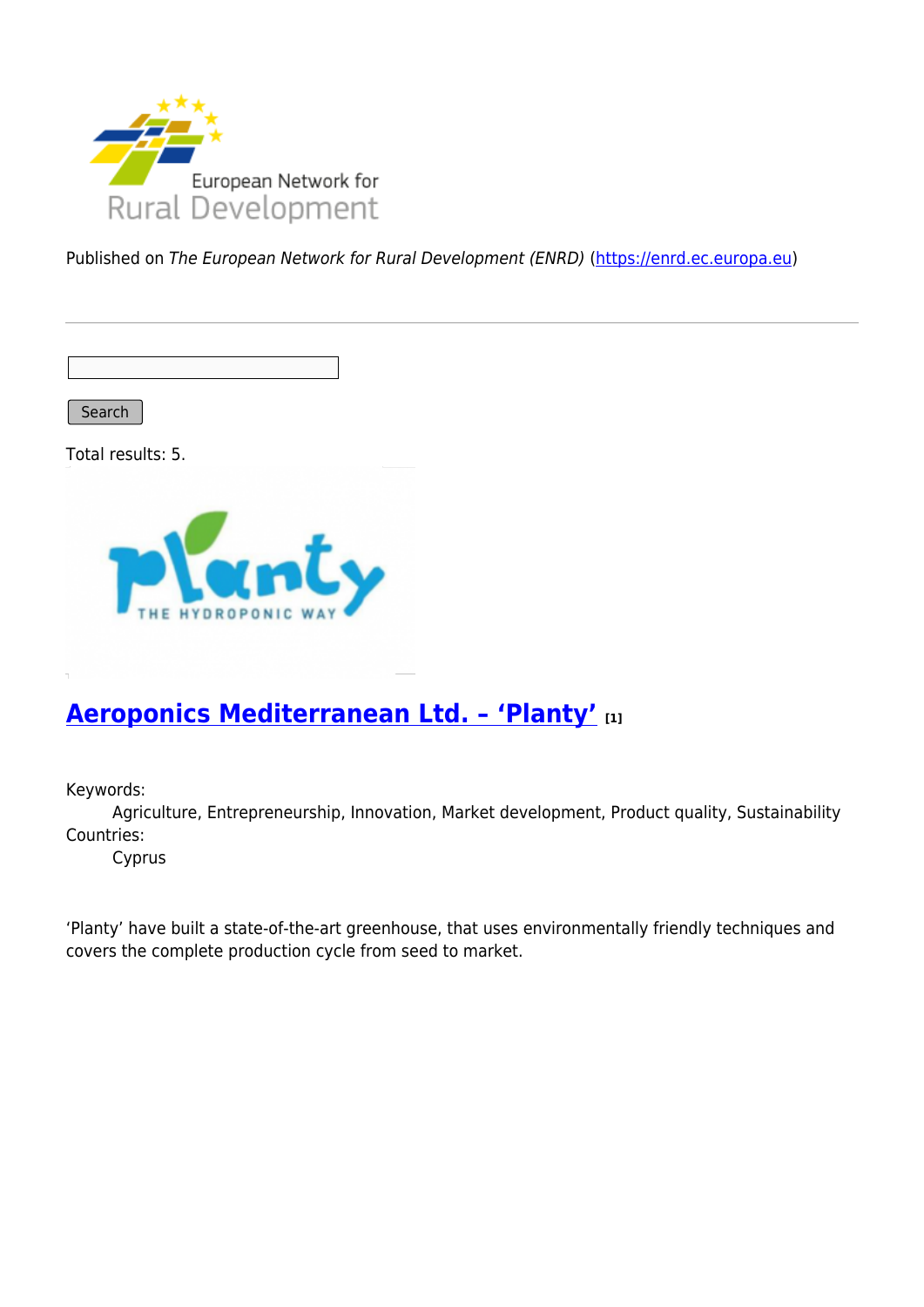

## **[Zacharias Symeou Sheep Farm](https://enrd.ec.europa.eu/projects-practice/zacharias-symeou-sheep-farm_en) [2]**

Keywords:

Animal husbandry, Farm restructuring/modernisation, Job creation, Organic farming, Product quality, Renewable energy

Countries:

Cyprus

A family farm used investment support to set up a state-of-the-art sheep farm for the production of high-quality sheep milk.



# **[Caseificio Val d'Aveto – Investing to sustain the local supply](https://enrd.ec.europa.eu/projects-practice/caseificio-val-daveto-investing-sustain-local-supply-chain_en) [chain](https://enrd.ec.europa.eu/projects-practice/caseificio-val-daveto-investing-sustain-local-supply-chain_en) [3]**

Keywords:

Diversification, Entrepreneurship, Farm restructuring/modernisation, Job creation, Market development, Mountain area, Product quality, Rural SMEs

Countries:

Italy

A dairy company used RDP support to build a new wing on its factory in order to increase its production capacity. This investment strengthened the local supply chains and helps prevent the abandonment of the farming activity in the area.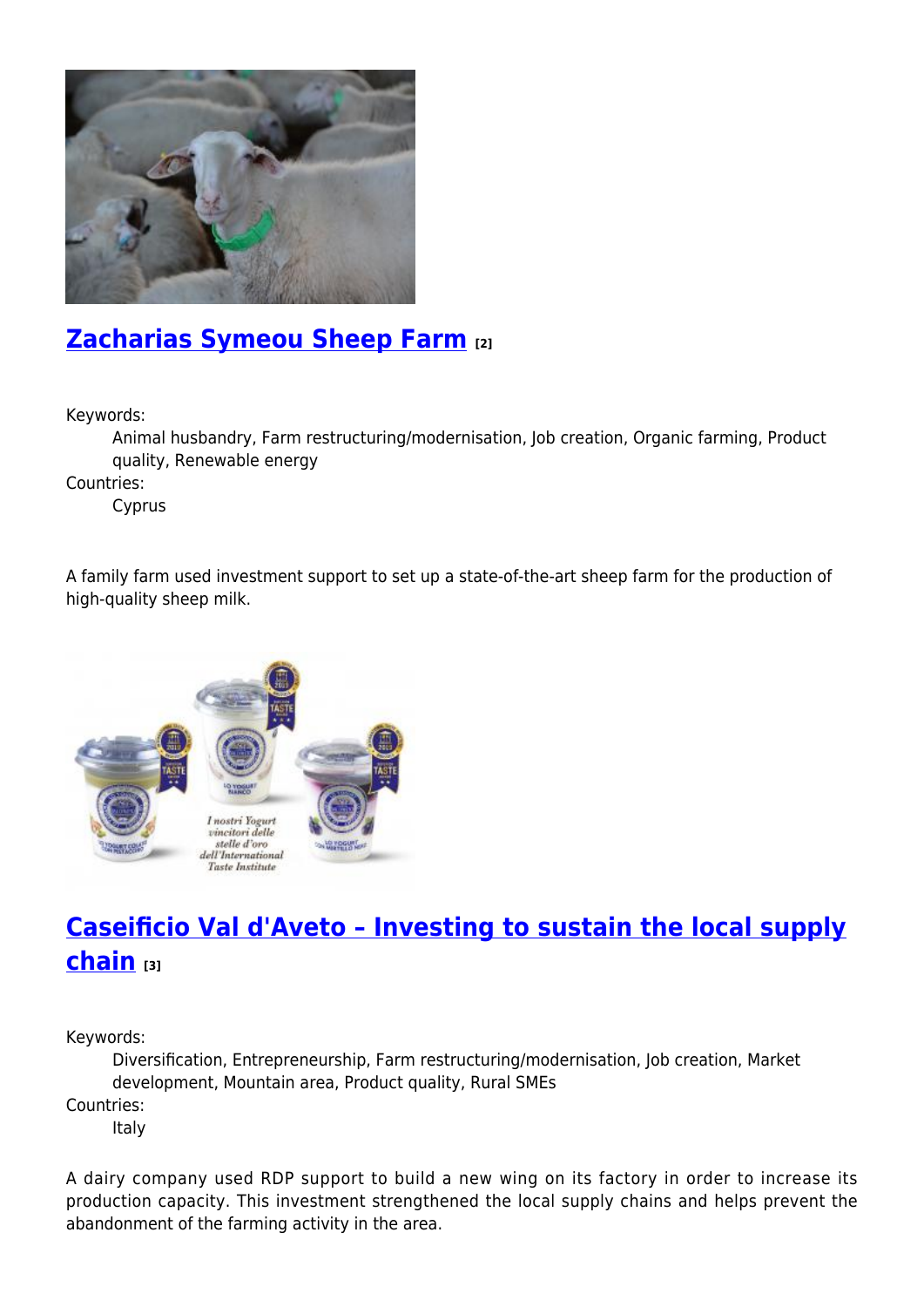

# **[Investing on intensive and yet sustainable farming](https://enrd.ec.europa.eu/projects-practice/investing-intensive-and-yet-sustainable-farming_en) [4]**

Keywords:

Bioeconomy, Farm restructuring/modernisation, GHG & ammonia emissions, Renewable energy Countries:

Italy

A family farm invested in a biogas plant to produce renewable energy while also purchasing a new tomato harvester to improve the farm's overall income.



## **[VACASTO - Adding value to chestnut growing in Tuscany](https://enrd.ec.europa.eu/projects-practice/vacasto-adding-value-chestnut-growing-tuscany_en) [5]**

Keywords:

Added value, Bioeconomy, Cooperation, Forestry, Short supply chains & local markets Countries:

Italy

An association used EAFRD funding to help preserve chestnut woods in Italy and boost growers' income by buying new equipment and coordinating the supply chain.